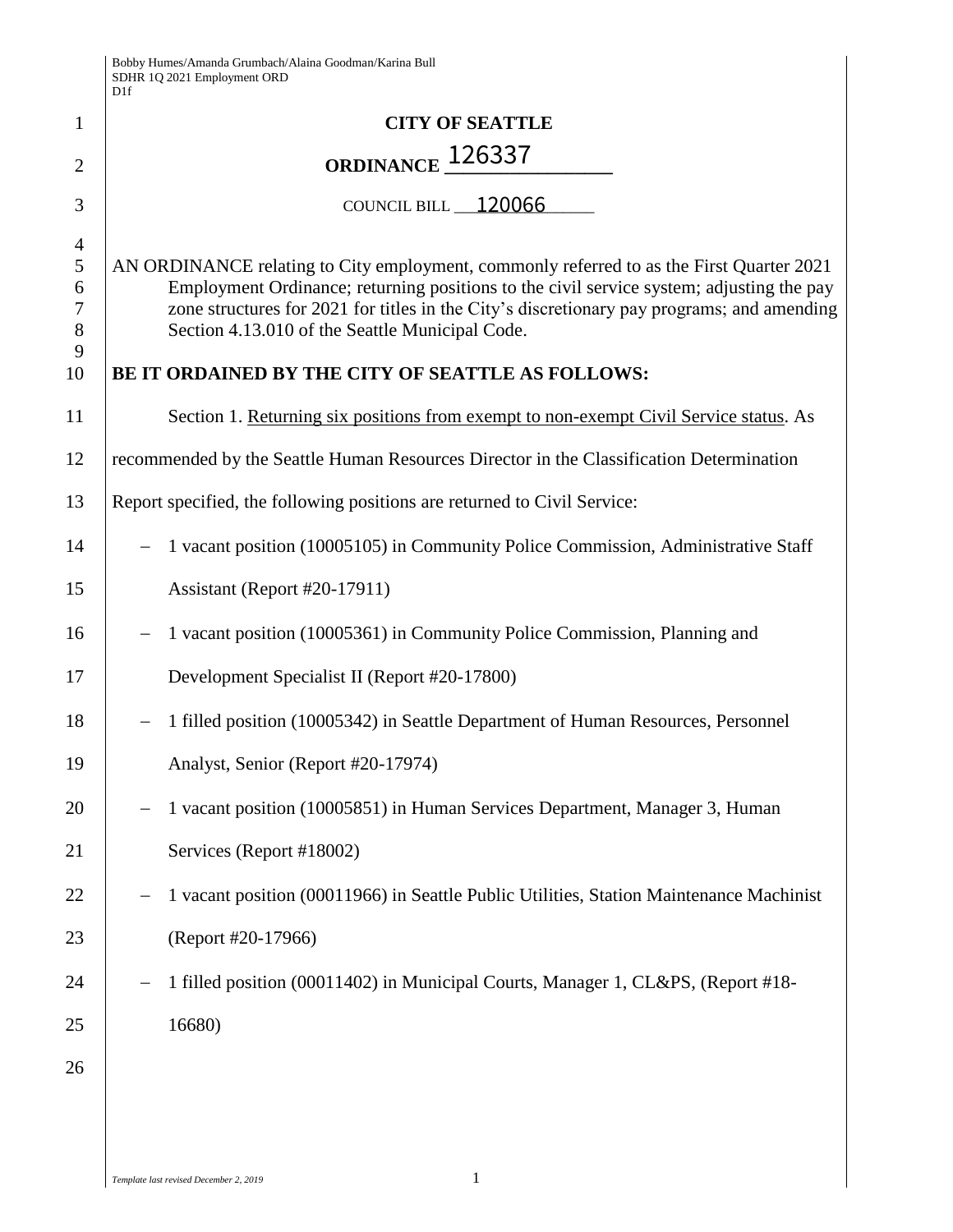1 Section 2. Adjusting the pay bands of two titles in the Legislative Department and an

2 associated title in the City Auditor's Office. The pay bands for the following titles shall be

3 adjusted as shown below. The rates for 2021 shall be effective January 6, 2021.

| <b>Legislative Titles</b>     | 2020 Pay Band Rates | 2021 Pay Band Rates |
|-------------------------------|---------------------|---------------------|
| Manager-Legislative           | $$41.01 - $73.38$   | $$42.20 - $75.51$   |
| Strategic Advisor-Audit       | $$41.01 - $73.38$   | $$42.20 - $75.51$   |
| Strategic Advisor-Legislative | $$41.01 - $73.38$   | $$42.20 - $75.51$   |

4

5 Section 3. Section 4.13.010 of the Seattle Municipal Code, last amended by Ordinance

 $6 \mid 125740$ , is amended as follows:

## 7 **4.13.010 Exemptions from the Civil Service and Public Safety Civil Service Systems**

8  $^*$ 

|     | <b>Employment Unit</b>                       | <b>Titles of Exempt Positions</b>  |
|-----|----------------------------------------------|------------------------------------|
|     | * * *                                        |                                    |
| 22. | <b>Seattle Department of Human Resources</b> | <b>Executive Assistant, Senior</b> |
|     |                                              | (PosNo. 00025346)                  |
|     | * * *                                        |                                    |
| 26. | Transportation                               | Executive Assistant (PosNo.        |
|     |                                              | 00007689)                          |
|     |                                              | (Administrative Specialist         |
|     |                                              | HH)) Executive Assistant,          |
|     |                                              | Senior (PosNo. 00007744)           |
|     |                                              | Paralegal, Senior (PosNo.          |
|     |                                              | 10003513)                          |
|     | * * *                                        |                                    |

9

*Template last revised December 2, 2019* 2